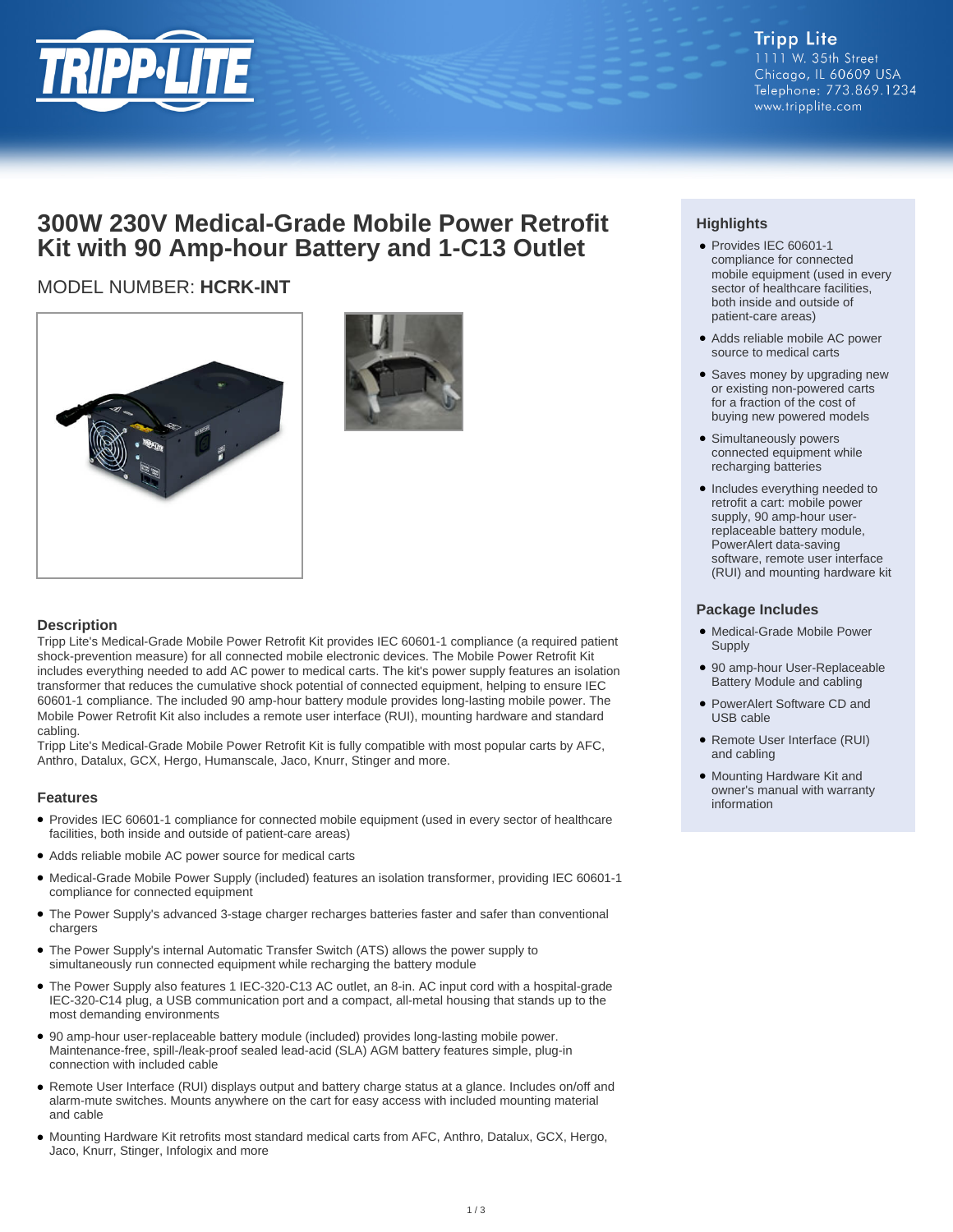

# **Specifications**

| <b>OVERVIEW</b>                              |                                                                                                                  |  |
|----------------------------------------------|------------------------------------------------------------------------------------------------------------------|--|
| <b>UPC Code</b>                              | 037332136619                                                                                                     |  |
| Accessory Type                               | <b>Retrofit Kit</b>                                                                                              |  |
| <b>INPUT</b>                                 |                                                                                                                  |  |
| Nominal Input Voltage(s) Supported           | <b>230V AC</b>                                                                                                   |  |
| <b>Recommended Electrical Service</b>        | 15A, 230V                                                                                                        |  |
| Input Connection Type                        | IEC-320-C14                                                                                                      |  |
| Input Cord Length Details                    | 8-in IEC-320-C14                                                                                                 |  |
| Voltage Compatibility (VAC)                  | 230                                                                                                              |  |
| Voltage Compatibility (VDC)                  | 12                                                                                                               |  |
| <b>OUTPUT</b>                                |                                                                                                                  |  |
| <b>Frequency Compatibility</b>               | 50 Hz                                                                                                            |  |
| Pure Sine Wave Output                        | <b>No</b>                                                                                                        |  |
| Output (Watts)                               | 300                                                                                                              |  |
| Nominal Output Voltage(s)<br>Supported       | 230V                                                                                                             |  |
| <b>Output Receptacles</b>                    | $(1)$ C <sub>13</sub>                                                                                            |  |
| Continuous Output Capacity (Watts)           | 300                                                                                                              |  |
| Peak Output Capacity (Watts)                 | 750                                                                                                              |  |
| <b>BATTERY</b>                               |                                                                                                                  |  |
| Full Load Runtime (min.)                     | Up to 12 hours typical runtime in standard configuration. Runtime varies depending on battery condition and load |  |
| DC System Voltage (VDC)                      | 12                                                                                                               |  |
| <b>Battery Charge</b>                        | Equal to discharge time. Includes advanced 3-stage (10A) battery charger                                         |  |
| <b>USER INTERFACE, ALERTS &amp; CONTROLS</b> |                                                                                                                  |  |
| Front Panel LEDs                             | On Remote User Interface (RUI): Output AC Power, Battery Charge Level and Battery Charging Status                |  |
| Switches                                     | On Remote User Interface (RUI): On/Off Switch and Alarm-Mute Switch                                              |  |
| Audible Alarm                                | Low Battery Alarm                                                                                                |  |
| <b>SURGE / NOISE SUPPRESSION</b>             |                                                                                                                  |  |
| EMI / RFI AC Noise Suppression               | Yes                                                                                                              |  |